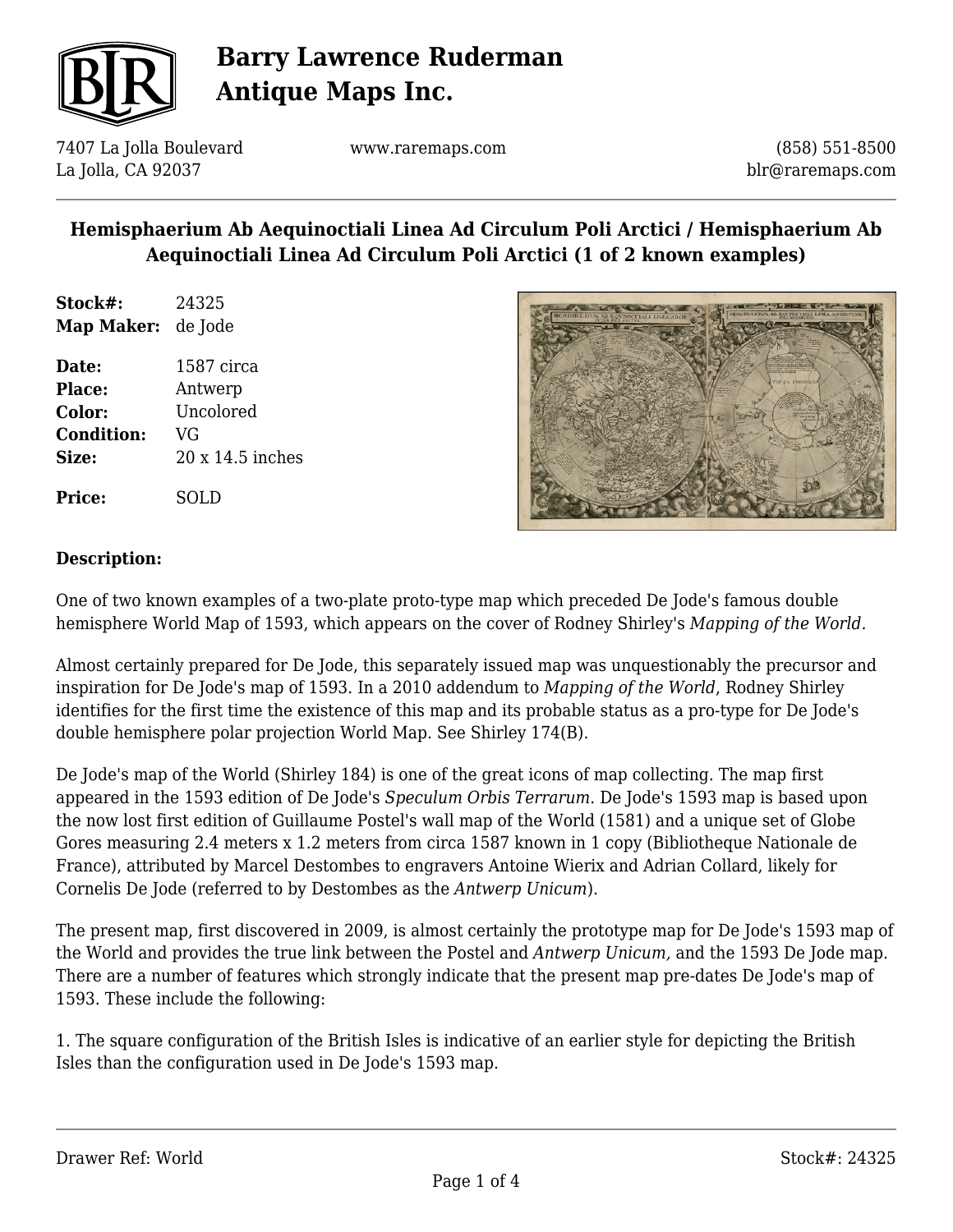

7407 La Jolla Boulevard La Jolla, CA 92037

www.raremaps.com

(858) 551-8500 blr@raremaps.com

### **Hemisphaerium Ab Aequinoctiali Linea Ad Circulum Poli Arctici / Hemisphaerium Ab Aequinoctiali Linea Ad Circulum Poli Arctici (1 of 2 known examples)**

2. A comparison of the annotations which originate on the *Antwerp Unicum* and are copied in abbreviated format on De Jode's 1593 map, shows that in each instance, the same annotations appear on this prototype map, except that the prototype map provides a slightly longer format and is a more close copy of the annotations on the *Antwerp Unicum.* As such, it is clear that the annotations on the 1593 De Jode map are shortened versions of the annotations on this prototype map. Several examples of this sequence are shown below:

### **Above Japan:**

a. Antwerp Unicum: Iapan ins. priscis Chryse a M. Paulo Veneto Zypangri appellatur

- b: Prototype Map: Amplissima Iapan a M. Paulo Veneto appellata
- c. 1593 De Jode: Nothing

#### **In lower part of South Pole:**

a. Antwerp Unicum: Aestuosus propter pulvinos vada brevia scopuliquein eo multi una cum montibus eminentiss. quos unque viderunt Lusitani

b. Protoype Map: Lusitani transcendentes Ultra promentorium Boni Spei hanc terrarum Austru Versus extare Viderunt sed nondu implorauerunt

c. 1593 De Jode: Lusitani bone Spei Legentes capitis promontrium, hanc terram austru versque extare viderunt: sed nondu implorauere

Among its more interesting features, the present map provides an alternative name for the Straits of Magellan, *Estrecho de Victoria,* (named for Magellan's flagship), which only appeared on De Jode's maps (including his map of South America and a Wall Map Fragment known in 1 sheet in the possession of the Library of Congress), and one later map by Mercator.

Another interesting feature of the map is the erroneous creation of a land bridge between the polar islands and the European main-land, an engraver's error or mis-interpresentation of the information contained on Mercator's 21-sheet wall map of the World from 1569. As noted by Destombes: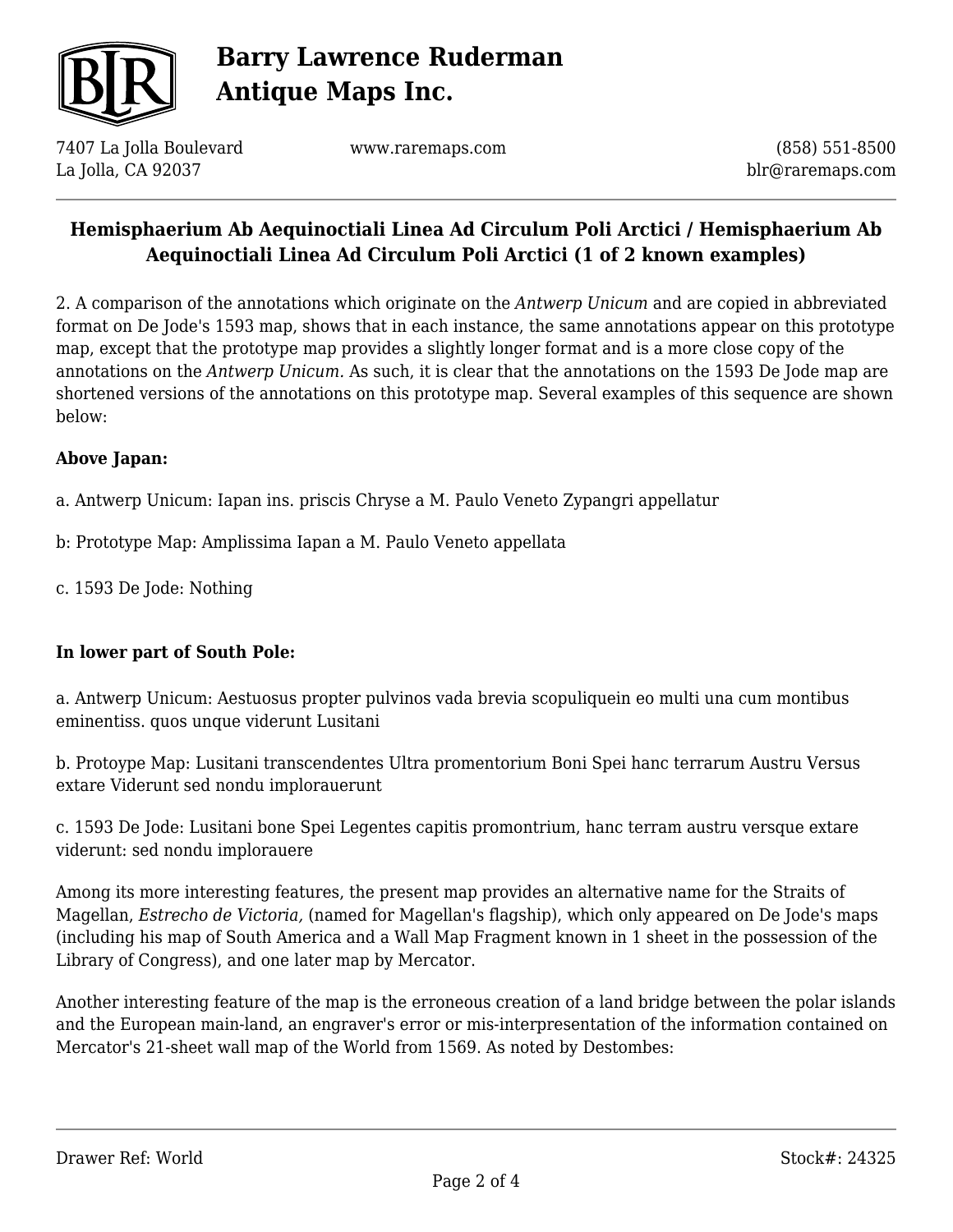

7407 La Jolla Boulevard La Jolla, CA 92037

www.raremaps.com

(858) 551-8500 blr@raremaps.com

## **Hemisphaerium Ab Aequinoctiali Linea Ad Circulum Poli Arctici / Hemisphaerium Ab Aequinoctiali Linea Ad Circulum Poli Arctici (1 of 2 known examples)**

*[Postel] states in a legend of his map that the inhabitants of the Arctic regions can in winter pass over an ice bridge, which is actually shown. The author of the globe [gores] has taken this conglomeration of ice floes for an isthmus, thus linking Asia with one of the northern islands of Mercator and closing the famous North-East Passage. This error was reproduced by Cornelis de Jode in his map 2 of the 1593 Speculum .*

It is this writer's conclusion that present map was originally engraved to be used as polar insets on a large wall map of the world, similar to Mercator's 21-sheet wall map of 1569 or Plancius' 18-sheet wall map of 1592. The map was clearly was printed using 2 separate copper plates and would appeare to have been cut down or masked off at the top and at the left and right sides. The masking is clearly evident at the top, cutting through the title cartouches and strap work. While less apparent on the left and right sides, in both instances, the outer ring of the hemispheres has been cut off in a way that is uncharacteristic of other maps of the period. There is other evidence of masking which can be clearly seen. Even the line along the bottom of the map shows engraving below what appears to the neat line.

Based upon the foregoing observations, it would seem plausible that the present Map is in fact two sheets from an unrecorded wall map, which was prepared in about 1587. The use of polar insets on wall maps of the world had been established in Mercator's Wall Map of 1569, which includes a north polar inset in the lower left corner of this 21-sheet map. By contrast, world maps on polar hemispheric projections from this period were rarely produced, with only the maps of Oronce Fine of 1531 (Shirley 66), Antonio Salamanca in 1550 (Shirley 91), Floriano of 1555 (Shirley 99), and Jost Amman of 1564 (Shirley 113) employing a polar hemispheric projection. Moreover, no pair of polar hemisphere projections were used as insets on a wall map until those used by Petrus Plancius in his 18-sheet wall map of 1592.

Based upon available evidence, the best guess would be that the map is part of the lost De Jode Wall map of the world, which Shirley describes as a " c.1580 De Jode (wall map, perhaps after Gastaldi)." It is noteworthy that Gastaldi's world map of 1561 on 9 sheets includes a pair of hemispheres in the lower let and right corners, surrounded by windheads. It is certainly plausible that in updating the map, De Jode would have employed polar hemispheres, in order to incorporate the work of Mercator (1569 World Map) and Postel.

Rodney Shirley offers the following description in his 4th Addenda and Corrigenda:

*174(B) Cornelis de Jode c.1590 or earlier?*